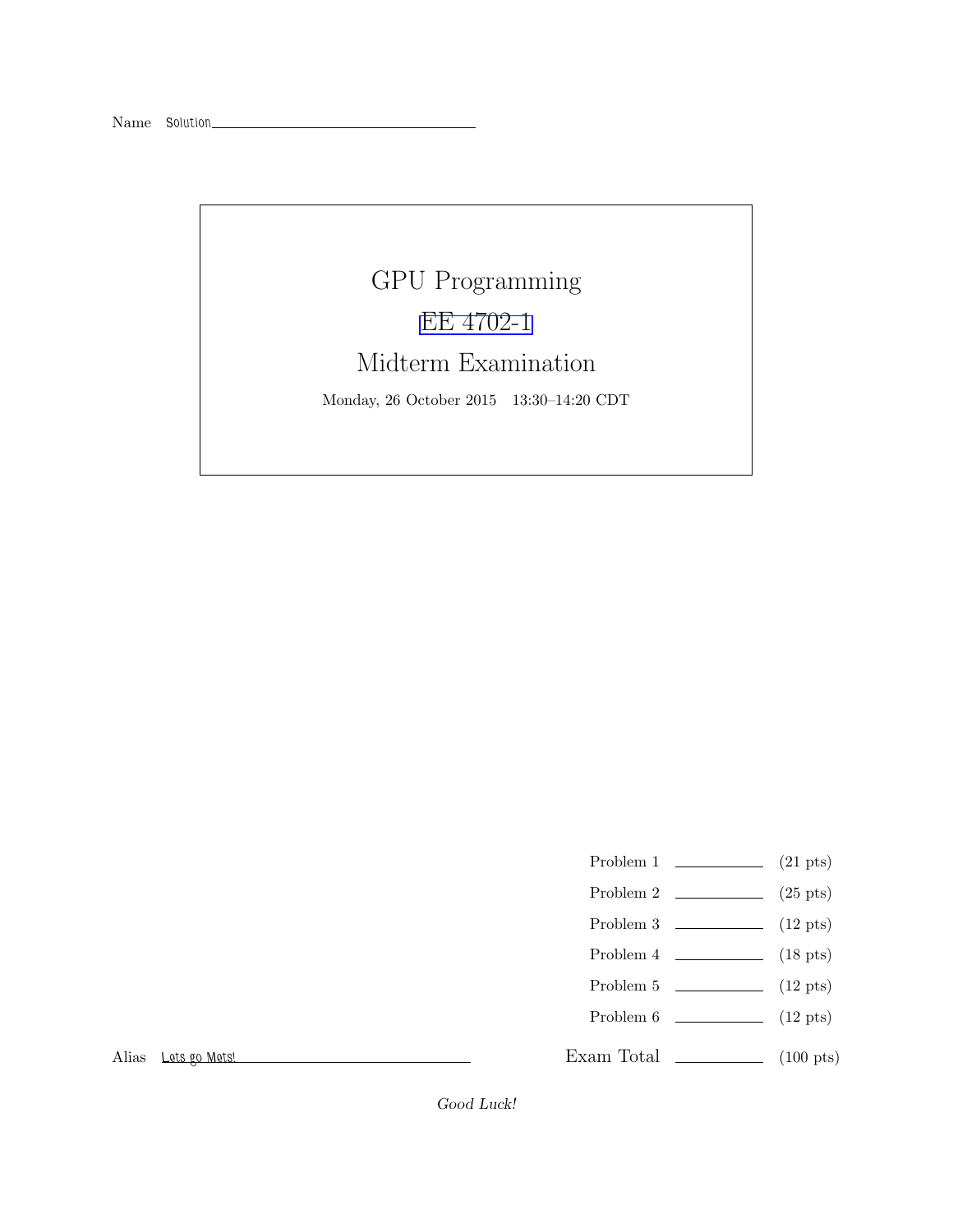Problem 1: [21 pts] In the code below three coordinates are defined, ph  $(P_h, \text{head})$ , pt  $(P_t, \text{tail})$ , and ps  $(P_s, \text{ surface}).$ 

(a) Complete the code below so that it renders a cylinder with axis  $\overrightarrow{P_hP_t}$ , with  $P_h$  at the top (flat part) of the cylinder,  $P_t$  at the bottom (the other flat part), and with  $P_s$  on the surface. Render only the curved parts, not the flat parts. The cylinder surface should be approximated by slices flat sides.

Show code before the loop, such as for ax and ay.

```
\overrightarrow{\bigtriangledown} Show code in the loop that emits vertex \overrightarrow{\bigtriangledown} coordinates and \overrightarrow{\bigtriangledown} normals.
      pCoor ph( 1.5, 0, -3.2 );
      pCoor pt( 0, 5, -5 );
      pCoor ps( 9, 6, -9 );
      const int slices = 100;
      const float delta_theta = 2 * M_PI / slices;
      pNorm \; axis = pt - ph;// Some of the solution goes here.
      // SOLUTION BELOW
      pVect hs = ps - ph;
      float hl = dot(axis, hs); // Distance from ph to
      pCoor pa = ph + hl * axis;pNorm ax = ps - pa;
      pVect ay = cross(ax,axis);
      // SOLUTION ABOVE
      glBegin(GL_TRIANGLE_STRIP);
      glColor3ub( 256, 89, 16 );
      for ( int i=0; i<=slices; i++ )
        {
          const float theta = i * delta_theta;
          pVect n = cos(theta) * ax + sin(theta) * ay;// SOLUTION BELOW
          g1Normal3fv(n); // n is the normal.
          pVect rn = r * n; // Scale n by the cylinder radius.
          pCoor p1 = ph + rn;glVertex3fv(p1);
          pCoor p2 = pt + rn;// SOLUTION ABOVE
          glVertex3fv(p2);
```
} glEnd();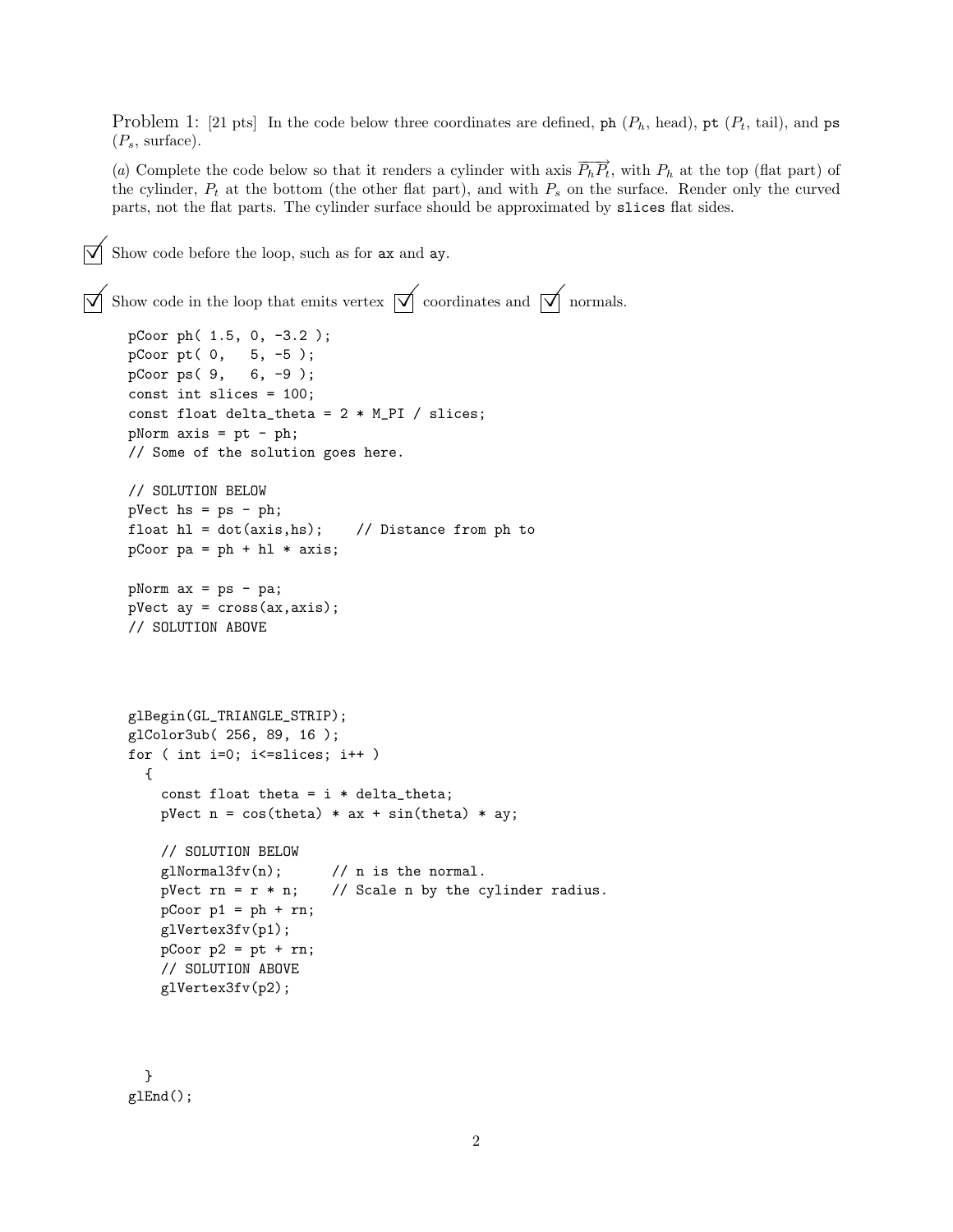Problem 2: [25 pts] The code below, taken from the solution to Homework 2, renders the surface of a truss. Recall that the truss might be a part of a spinning gyroscope.

```
glEnableClientState(GL_VERTEX_ARRAY);
// glVertexPointer(3, GL_FLOAT, sizeof(pCoor), coord_buffer);
glVertexPointer(3, GL_FLOAT, sizeof(pCoor), NULL); // SOLUTION
glEnableClientState(GL_NORMAL_ARRAY);
// glNormalPointer(GL_FLOAT, 0, norm_buffer);
glNormalPointer(GL_FLOAT, 0, NULL); // SOLUTION
glColor3fv(strip->color);
glDrawArrays(GL_TRIANGLE_STRIP, 0, elts);
glDisableClientState(GL_NORMAL_ARRAY);
glDisableClientState(GL_VERTEX_ARRAY);
```
(a) How much data is sent from the CPU to the GPU to render a frame based on the code above. Your answer should be in terms of the variables above.

The amount of data sent per frame is  $\ldots$   $\Box$  Indicate unit.

The color is sent once. That's 3 floats. The rendering pass consists of elts vertices. Each vertex consists of a coordinate (specified by glVertexPointer) which is 3 floats and a normal which is also 3 floats. Note that the number of components of a vertex coordinate is explicitly given as 3 in the call to glVertexPointer, whereas for normals it must be 3. It's possible to render with 2-, 3-, or 4-component vertex coordinates.

The total amount of data is  $3 + (3+3)e = 3+6e$  floats or  $(3+6e)4B = (12+24e)B$ , where e is the same as elts.

(b) How could someone who is not familiar with Homework 2 be reasonably sure that the code above uses client arrays and not buffer objects? What would be different in the parts shown if buffer objects were used?

We would guess code doesn't use buffer objects because . . ..

If buffer objects were used the last argument to glVertexPointer and glNormalPointer would likely be a zero or NULL (meaning start at the beginning of the buffer object).

Show changes to parts shown if buffer objects were used.

Changes appear above. The original lines of code are shown commented out.

(c) Explain why using buffer objects in the code above would not make a big difference, whereas using buffer objects to render the balls (used to show nodes in the truss) in the same simulation does make a big difference?

Buffer objects would not make a big difference for truss surface because . . .

Buffer objects help when the same data needs to be used multiple times. Since the truss can be in constant motion the coordinates would change every frame, and so a buffer object would need to be sent every frame. The amount of coordinate and normal data sent would be the same whether or not buffer objects were used.

Buffer objects do make a big difference for balls (part of truss) because . . .

For rendering the ball a buffer object is used that contains the surface coordinates of a sphere with radius one and with a center at the origin. To render a ball at a particular location, in a particular orientation (if a texture is used), and of a particular size a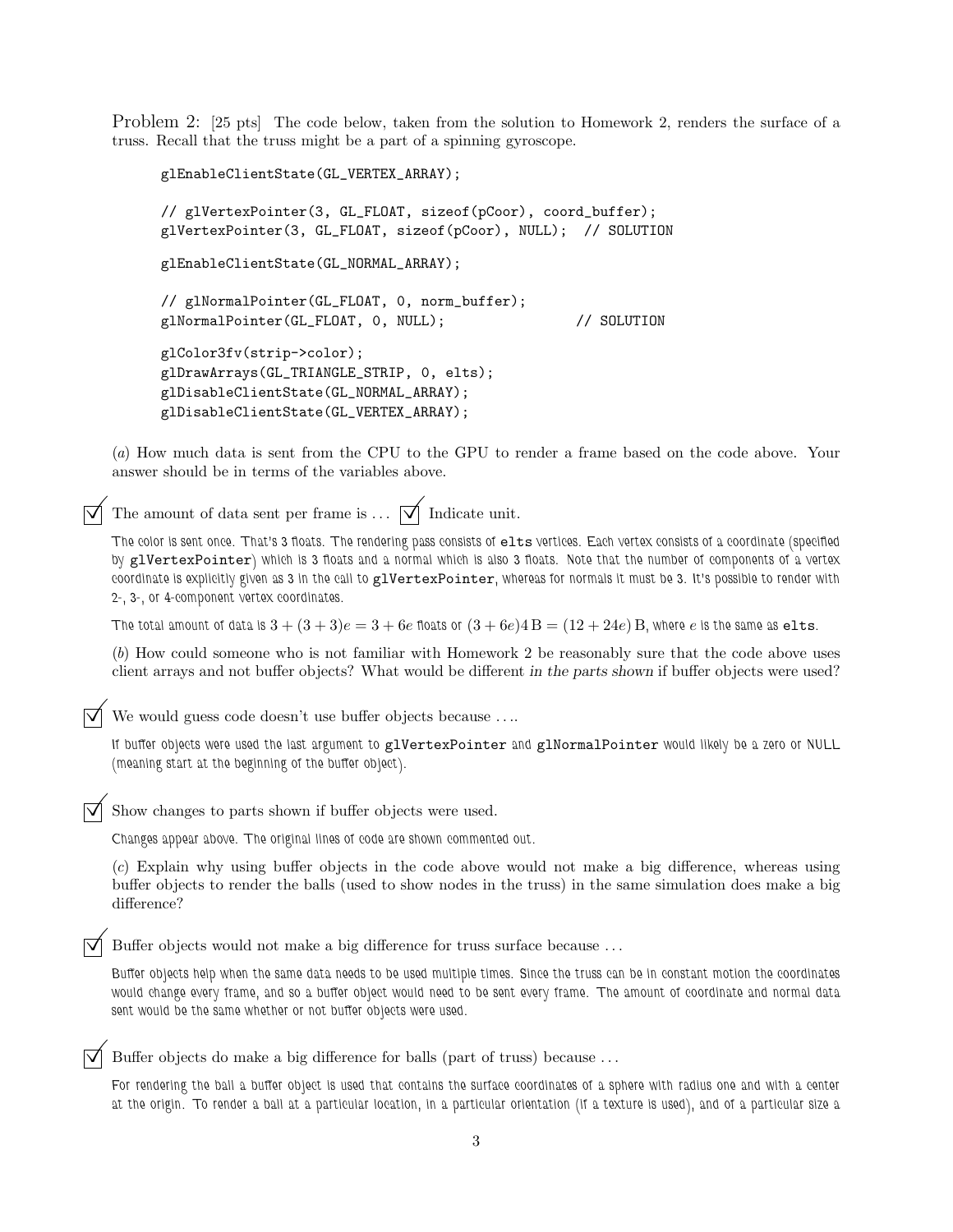transformation matrix is constructed that moves the ball specified in the buffer object to the desired location, size, and orientation. When rendering a ball only the transformation matrix needs to be sent, which is 16 floats, rather than a whole set of coordinates. (The transformation matrix is used to update the modelview matrix.)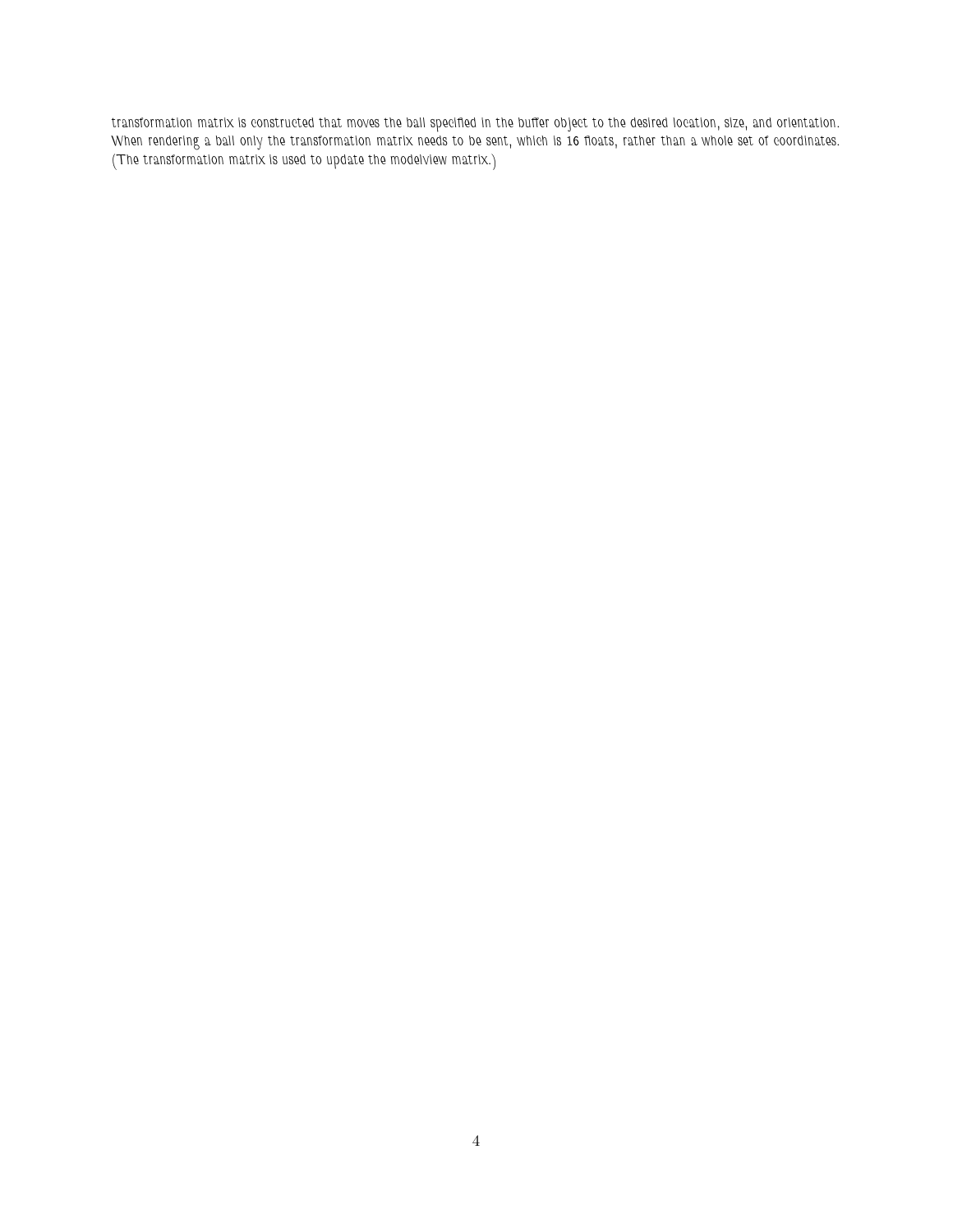Problem 2, continued: The Homework 2 code from the previous page is repeated below.

```
glEnableClientState(GL_VERTEX_ARRAY);
glVertexPointer(3, GL_FLOAT, sizeof(pCoor), coord_buffer);
glEnableClientState(GL_NORMAL_ARRAY);
glNormalPointer(GL_FLOAT, 0, norm_buffer);
glColor3fv(strip->color);
glDrawArrays(GL_TRIANGLE_STRIP, 0, elts);
glDisableClientState(GL_NORMAL_ARRAY);
glDisableClientState(GL_VERTEX_ARRAY);
```
(d) Re-write the code so that it does not use client arrays, but instead uses calls like glVertex. Hint: Only a few lines of code needed.

 $\triangledown$  Re-write code so that calls like glVertex is used.

The solution appears below. The call to glDrawArrays is replaced by a glBegin/glEnd pair that encloses a loop which sends one vertex at a time to OpenGL.

```
// SOLUTION
glBegin(GL_TRIANGLE_STRIP);
glColor3fv(strip->color);
for ( int i=0; i<elts; i++ )
  {
    glNormal3fv(&norm_buffer[i]);
    glVertex3fv(&coord_buffer[i]);
}
glEnd();
```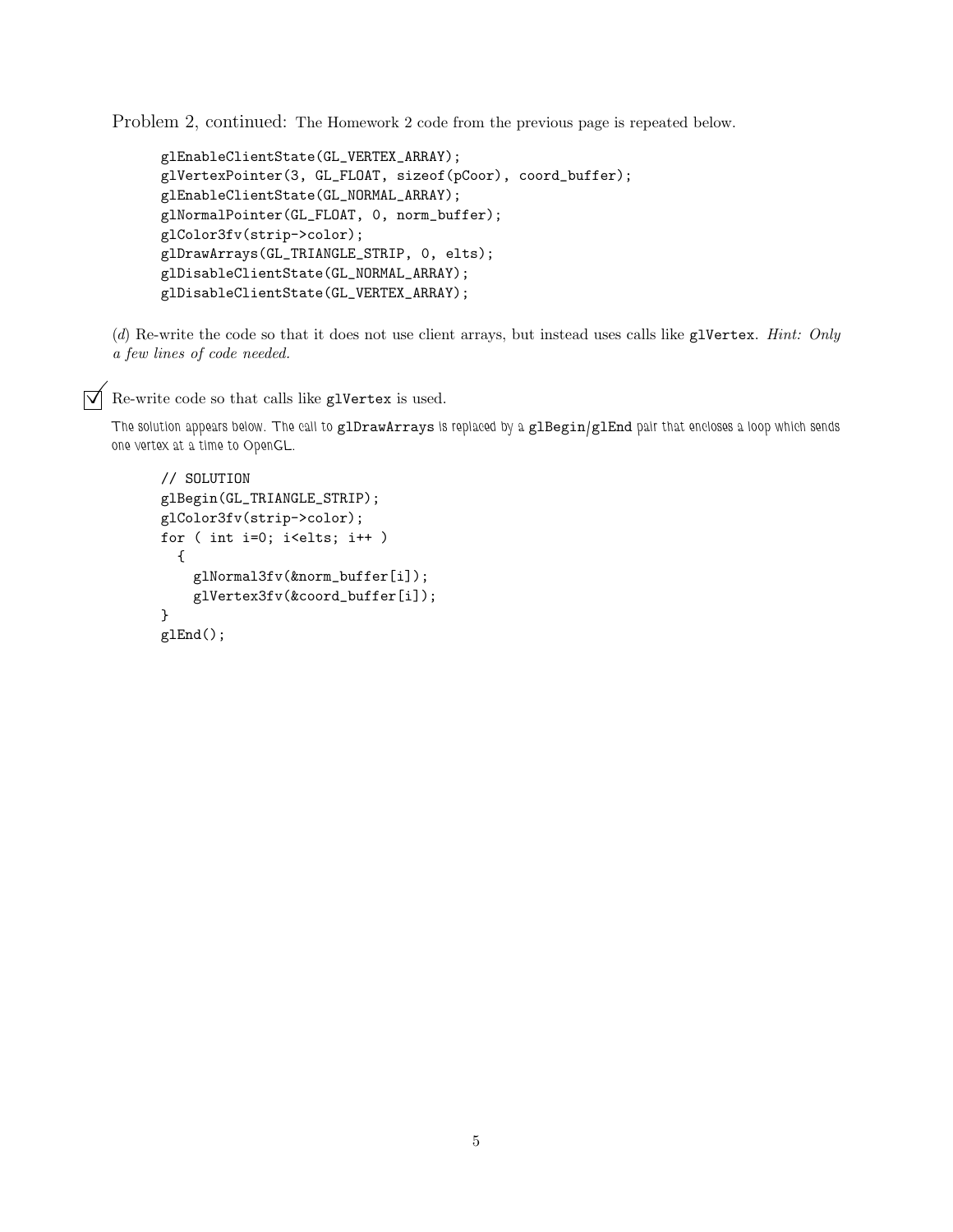Problem 3: [12 pts] The code fragment below is from a demo-10 vertex shader.

```
void vs_main_basic() {
 gl_Position = gl_ModelViewProjectionMatrix * gl_Vertex;
  // Other code removed.
}
```
(a) Identity the variable that uses the storage types given below.

 $\triangledown$  Which variable is a vertex shader input?

## gl Vertex

.

.

.

 $\triangledown$  Which variable is a uniform variable?

gl ModelViewProjectionMatrix

 $\overrightarrow{\mathsf{M}}$  Which variable is a vertex shader output?

gl Position

(b) Two of these variables appear in the OpenGL shading language compatibility profile but not in the undeprecated OpenGL SL standard, meaning that they aren't truly needed but are being kept so as not to break old software. Identify the variable that is truly needed and explain why.

 $\overrightarrow{\mathsf{V}}$  The undeprecated, truly needed variable is: It is gl Position

 $\overrightarrow{V}$  It is truly needed because ...

Shader output gl\_Position is set to the clip-space coordinate of the vertex. That's something the fixed functionality needs to know to do clipping and to do rasterization.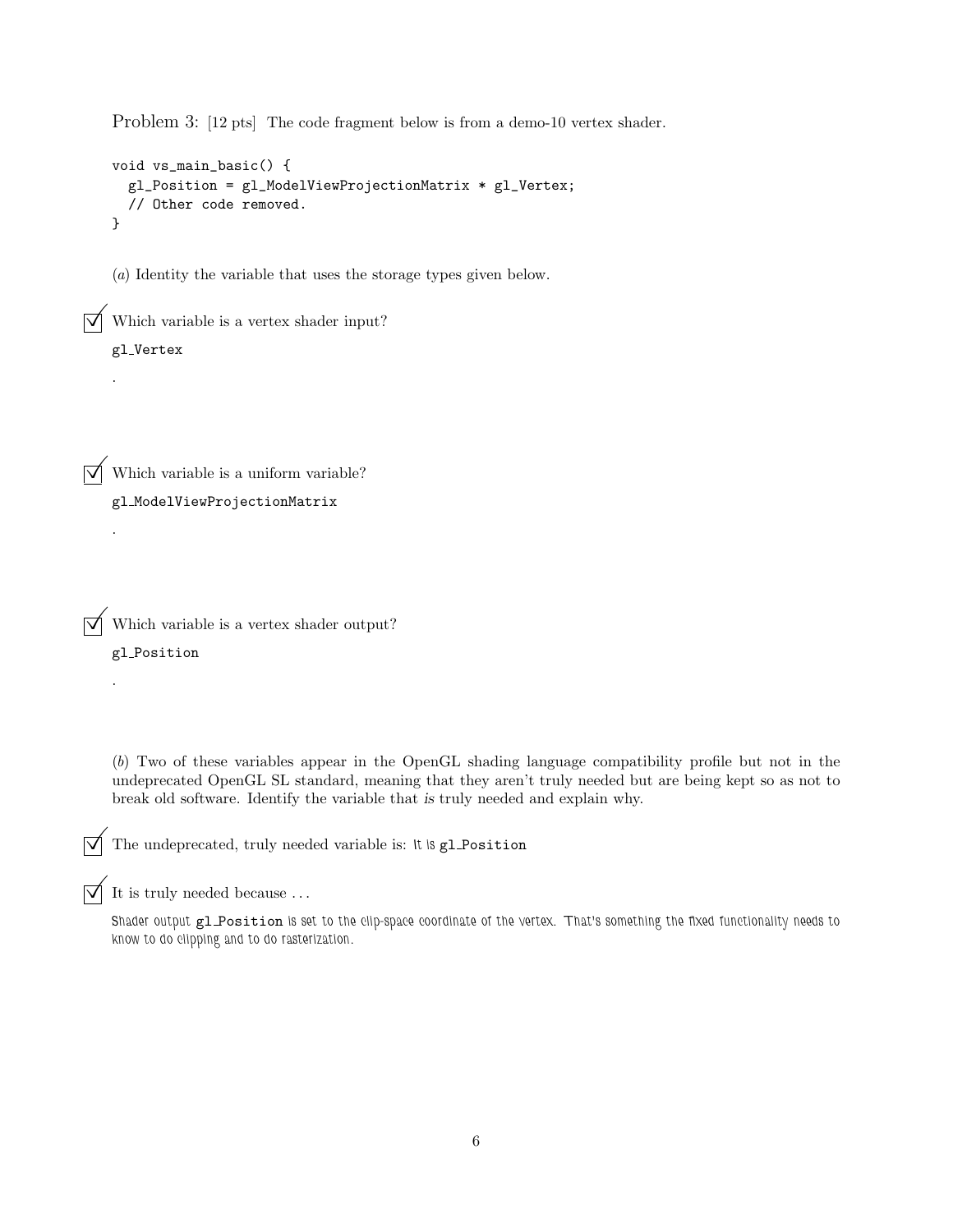Problem 4: [18 pts] Answer each question below.

(a) The interface block below is used as a fragment shader input. Among other things the fragment shader does lighting calculations. Explain what the flat qualifier does and why it is needed.

```
in Data_GF
{
  vec3 var_normal_e;
  vec4 var_vertex_e;
 flat vec4 color;
};
```


 $\triangledown$  The flat qualifier ...

Tells the fixed functionality not to interpolate the values of color at each triangle vertex when determining a value for the fragment shader input. Instead, the value of color sent to the fragment shader will be the color output produced by the vertex shader or geometry shader (if there is one) of the last vertex in the primitive.

 $\overrightarrow{\mathsf{q}}$  The flat qualifier helps this particular shader program by ...

eliminating computation wasted on interpolation (assuming that the color at each vertex is the same). The interpolation makes sense if the vertex shader performed lighting calculations because each vertex of a primitive would likely have a different lighted color.

(b) Suppose the depth  $(z)$  test was turned off. How would that affect the rendered image?

Rendered image with depth test turned off would appear . . .

Fragments of primitives that were written later would cover fragments of primitives that were written earlier. (With the depth test turned on fragments closer to the user would cover fragments further from the user.)

(c) Describe what textures might be used for in a graphics program.

An example of what a texture might be used for is ...

A texture could give a primitive the appearance of being stone or wood (by using an image of stone or wood). It can be used to apply any image to a primitive.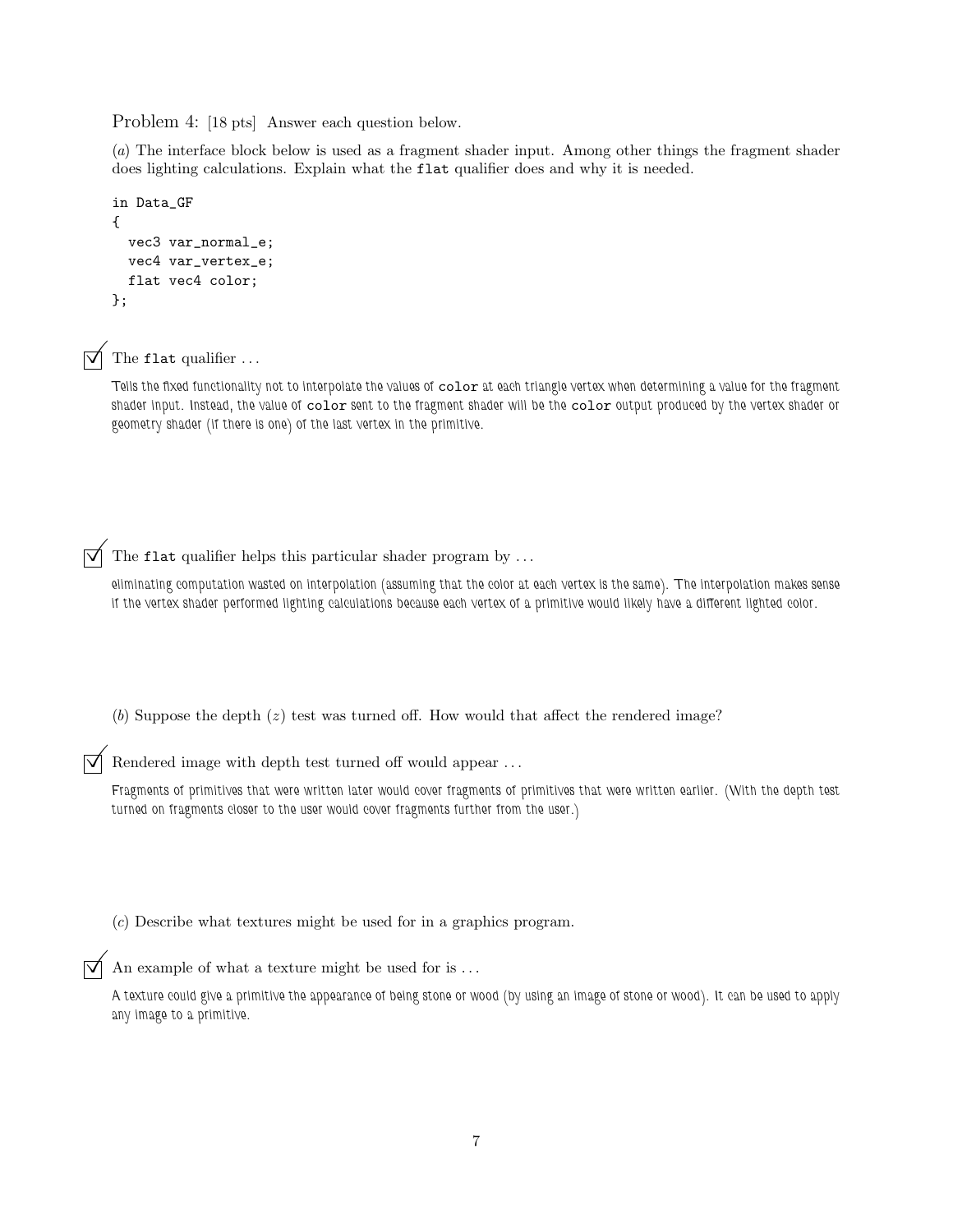Problem 5: [12 pts] Answer the following questions.

(a) The code below renders two triangles. Add the minimum amount of code to make the first one blue and the second one orange (RGB:1,.35,.06). Hint: This is an easy problem, don't overthink it. Note: The shade of orange is from the New York Mets logo.

 $\overrightarrow{\mathsf{d}}$  Add minimum amount of code so that the first triangle is blue and the second is orange.

```
glBegin(GL_TRIANGLES);
glColor3f(0, 0, 1); // SOLUTION -- Blue
glVertex3f( 10, 20, 0 );
glVertex3f( 15, 20, 0 );
glVertex3f( 10, 0, 0 );
glColor3f(1, .35, 06); // SOLUTION -- Orange
glVertex3f( 30, 20, 0 );
glVertex3f( 30, 0, 0 );
glVertex3f( 25, 0, 0 );
glend();
```
(b) The code below renders two triangles. Add texture coordinates so that when the two triangles are put together they show the entire texture. The texture has already been set up, just provide the coordinates.

 $\sqrt{\phantom{a}}$  Add OpenGL calls to provide texture coordinates.

```
glBegin(GL_TRIANGLES); // SOLUTION BELOW
                          glTexCoord2f(0,1);
g1Vertex3f( 10, 20, 0); g1TextCoord2f(1,1);glVertex3f( 15, 20, 0 ); glTexCoord2f(0,0);
glVertex3f( 10, 0, 0 );
                          glTexCoord2f(1,1);
glVertex3f( 30, 20, 0 ); glTexCoord2f(1,0);
g1Vertex3f(30, 0, 0); g1TextCoord2f(0,0);glVertex3f( 25, 0, 0 ); // SOLUTION ABOVE
```
glend();